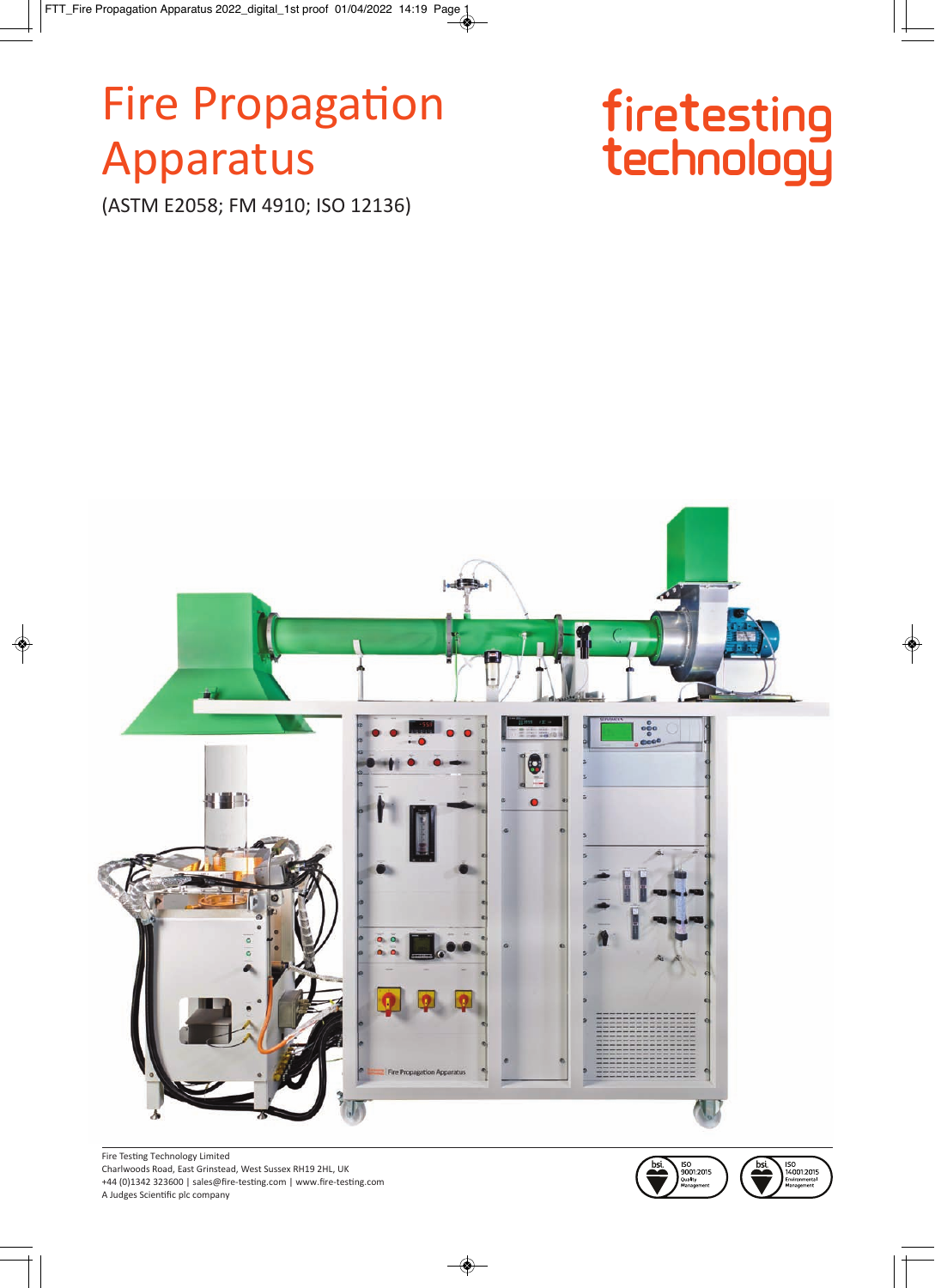#### The **FTT** FPA can be used to determine:

- Critical heat flux for ignition
- Thermal response parameter
- Effective heat of combustion
- Chemical and convective heat release rates
- Fire Propagation Index

It can also be instrumented to measure:

- Average Corrosion Index
- Smoke yield



#### **ASTM E2058 FM 4910**

**FTT** manufactures the FM Global Fire Propagation Apparatus (FPA), a heat release calorimeter.

#### **Instrument features:**

- **Infrared Heaters:** Four heaters each supplied with six 500W lamps and associated water and air cooling connectors, controlled by a single phase power controller to provide heat flux up to 65 kW/m<sup>2</sup>.
- **Mass Loss Measurement:** A 02000 g load cell, with an accuracy of 0.1g.
- **Air Distribution Chamber and Air Supply Pipes:** Quartz Cylinder and Water Cooled Shield: Two quartz cylinders fitted above the aluminium cylinder, allow supply of oxidant to the specimen flame, while enabling radiant energy from the Infrared heating system to reach the specimen surface. A water-cooled shield protects the specimen from the heat from the Infrared heaters prior to testing.
- **Ignition Pilot Tube:** A pilot ignition tube, with a 4-hole ceramic insert.
- **Exhaust System:** Intake funnel, mixing duct, and test section.
- **Gas Sampling:** Sampling probe, filters, traps, and flow control.
- **Oxygen, Carbon Dioxide and Carbon Monoxide Analysis:** Inlet concentration of oxygen and exhaust concentrations of oxygen, carbon dioxide and carbon monoxide are measured.
- **Heat Flux Meter:** For calibration of the Infrared heating system.
- **Instrument Frame:** Developed for 19" rack mounting.

## **Windows based software**

A Windows based software package enables simple data acquisition, analysis and storage via a 22-bit data logger.

All parameters are displayed. The versatile data logger may be used in other applications and is supplied with software that allows the data stored in the logger to be downloaded to a PC for further analysis.

## **Software**

Instrument supplied with software at no extra charge. Software updates provided free of charge.

## **Services required**

Prior to operating the Fire Propagation Apparatus, the following services must be provided for the laboratory:

- a) **Fire Products Extraction:** a collection hood system is required above the FPA exhaust stack. The blower of the collection hood system shall have the flow capacity in excess of 300 ℓ/s (0.3 m<sup>3</sup>/s) (635 cfm) of the FPA.
- b) **Electrical Power:** 277 VAC, 50/60 Hz, single phase – single hot leg from 480 VAC referenced to ground – 2 AWG wire and 125/160 ampere fuse disconnect or circuit breaker for the IR heaters and power controller.
- c) **Water Supply:** pressure regulated clean water (on line filter should be used) with a flow rate of 2.0 ℓ/min allowing each IR heater to receive at least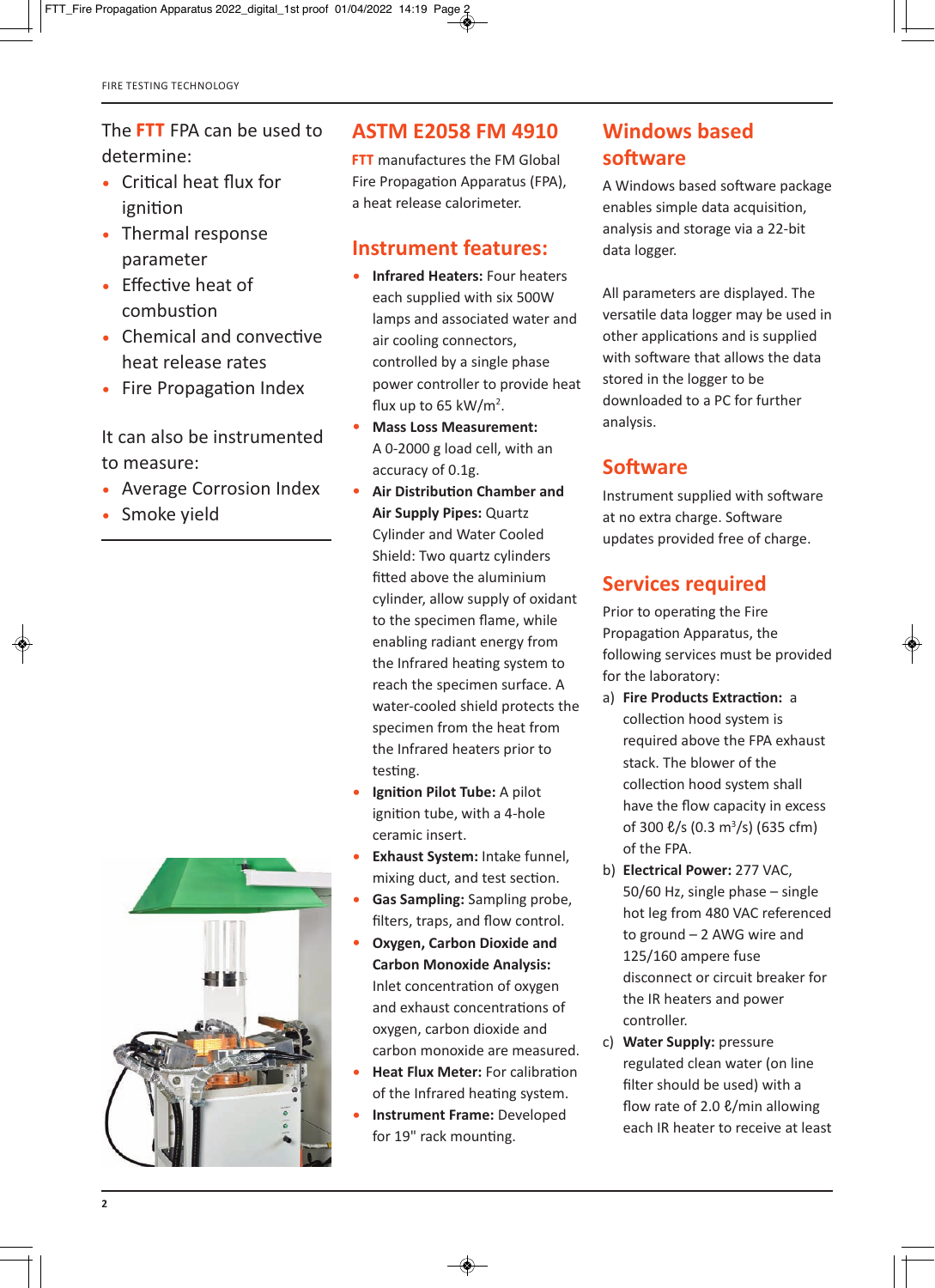0.34 ℓ/min at 50 psi. The inlet temperature shall not exceed 70°F (22°C). A supply is also necessary for the water-cooled sample shield, which should prevent a temperature increase of the shield in the up-position of more than 4-5°C. For safety reasons, no quick disconnects shall be used on water lines.

- d) **Air Supply** Pressure regulated clean, oil free air (a desiccant dryer should be used to verify this) at a flow rate of 1.5m<sup>3</sup>/min allowing each IR heater to receive at least 0.3 m<sup>3</sup>/min.
- e) **Drain:** a drain is required to handle the water being provided for the IR heaters and watercooled sample shield (a closeloop system is also an option).
- f) **Calibration Gases** Primary standard grade 'span gases' and grade 5  $N_2$  for 'zero gas' for  $CO<sub>2</sub>$ , CO analyzers; Ethylene gas and compressed air for pilot flame. Typical span gases required: 2300 ppm  $CO<sub>2</sub>$  balance N<sub>2</sub>; 400 ppm CO balance  $N_2$ ;  $21\%$  O<sub>2</sub> balance N<sub>2</sub>.



# **Schematic Diagram**